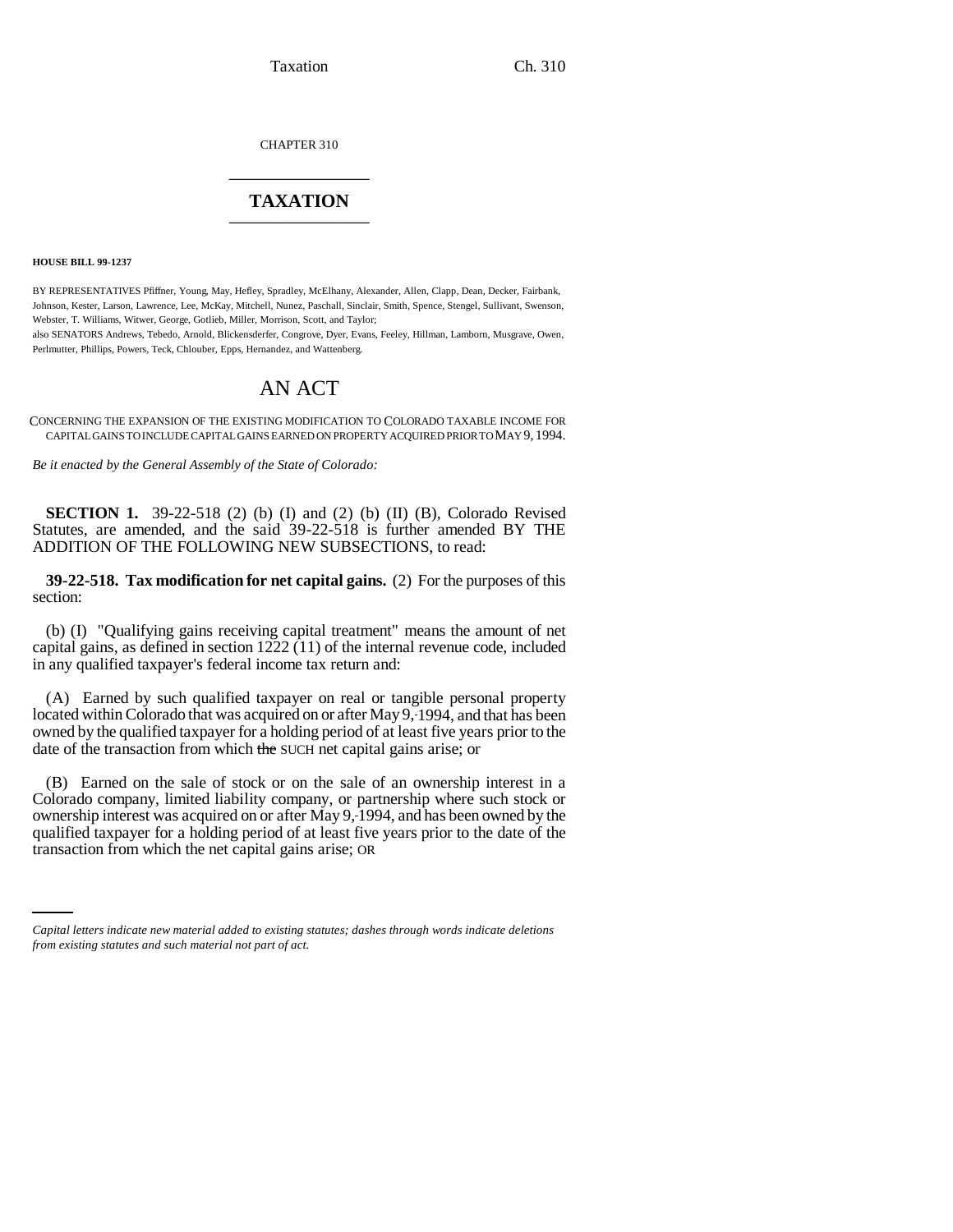## Ch. 310 Taxation

(C) SUBJECT TO THE PROVISIONS OF SUBSECTION (5) OF THIS SECTION, EARNED BY SUCH QUALIFIED TAXPAYER ON REAL OR TANGIBLE PERSONAL PROPERTY LOCATED WITHIN COLORADO THAT WAS ACQUIRED BEFORE MAY 9, 1994, AND THAT HAS BEEN OWNED BY THE QUALIFIED TAXPAYER FOR A HOLDING PERIOD OF AT LEAST FIVE YEARS PRIOR TO THE DATE OF THE TRANSACTION FROM WHICH THE NET CAPITAL GAINS ARISE, IF THE TRANSACTION FROM WHICH THE NET CAPITAL GAINS ARISE OCCURRED DURING ANY INCOME TAX YEAR COMMENCING ON OR AFTER JANUARY 1, 2000, FOR WHICH, BASED UPON THE FINANCIAL REPORT PREPARED IN ACCORDANCE WITH SECTION 24-77-106.5, C.R.S., THE CONTROLLER CERTIFIES THAT THE AMOUNT OF STATE REVENUES FOR THE STATE FISCAL YEAR ENDING IN THAT INCOME TAX YEAR EXCEEDS THE LIMITATION ON STATE FISCAL YEAR SPENDING IMPOSED BY SECTION 20 (7) (a) OF ARTICLE X OF THE STATE CONSTITUTION AND THE VOTERS STATEWIDE HAVE EITHER NOT AUTHORIZED THE STATE TO RETAIN AND SPEND ALL OF THE EXCESS STATE REVENUES OR HAVE AUTHORIZED THE STATE TO RETAIN AND SPEND ONLY A PORTION OF THE EXCESS STATE REVENUES FOR THAT FISCAL YEAR; OR

(D) SUBJECT TO THE PROVISIONS OF SUBSECTION (5) OF THIS SECTION, EARNED ON THE SALE OF STOCK OR ON THE SALE OF AN OWNERSHIP INTEREST IN A COLORADO COMPANY, LIMITED LIABILITY COMPANY, OR PARTNERSHIP WHERE SUCH STOCK OR OWNERSHIP INTEREST WAS ACQUIRED BEFORE MAY 9, 1994, AND HAS BEEN OWNED BY THE QUALIFIED TAXPAYER FOR A HOLDING PERIOD OF AT LEAST FIVE YEARS PRIOR TO THE DATE OF THE TRANSACTION FROM WHICH THE NET CAPITAL GAINS ARISE, IF THE TRANSACTION FROM WHICH THE NET CAPITAL GAINS ARISE OCCURRED DURING ANY INCOME TAX YEAR COMMENCING ON OR AFTER JANUARY 1, 2000, FOR WHICH, BASED UPON THE FINANCIAL REPORT PREPARED IN ACCORDANCE WITH SECTION 24-77-106.5, C.R.S., THE CONTROLLER CERTIFIES THAT THE AMOUNT OF STATE REVENUES FOR THE STATE FISCAL YEAR ENDING IN THAT INCOME TAX YEAR EXCEEDS THE LIMITATION ON STATE FISCAL YEAR SPENDING IMPOSED BY SECTION 20 (7) (a) OF ARTICLE X OF THE STATE CONSTITUTION AND THE VOTERS STATEWIDE HAVE EITHER NOT AUTHORIZED THE STATE TO RETAIN AND SPEND ALL OF THE EXCESS STATE REVENUES OR HAVE AUTHORIZED THE STATE TO RETAIN AND SPEND ONLY A PORTION OF THE EXCESS STATE REVENUES FOR THAT FISCAL YEAR.

(II) For purposes of this paragraph (b):

(B) "Holding period" means an uninterrupted period of time. commencing on or after June 1, 1994.

(5) (a) IF, BASED ON THE FINANCIAL REPORT PREPARED BY THE CONTROLLER IN ACCORDANCE WITH SECTION 24-77-106.5,C.R.S., THE CONTROLLER CERTIFIES THAT THE AMOUNT OF STATE REVENUES FOR ANY STATE FISCAL YEAR COMMENCING ON OR AFTER JULY 1, 1999, EXCEEDS THE LIMITATION ON STATE FISCAL YEAR SPENDING IMPOSED BY SECTION 20 (7) (a) OF ARTICLE X OF THE STATE CONSTITUTION FOR THAT FISCAL YEAR BY LESS THAN TWO HUNDRED SIXTY MILLION DOLLARS, AS ADJUSTED PURSUANT TO PARAGRAPH (b) OF THIS SUBSECTION (5), THEN ANY MODIFICATION FOR QUALIFYING GAINS RECEIVING CAPITAL TREATMENT AUTHORIZED BY SUB-SUBPARAGRAPH (C) OR (D) OF SUBPARAGRAPH (I) OF PARAGRAPH (b) OF SUBSECTION (2) OF THIS SECTION SHALL NOT BE ALLOWED FOR THE INCOME TAX YEAR IN WHICH SAID STATE FISCAL YEAR ENDED.

(b) (I) NO LATER THAN OCTOBER 1 OF ANY GIVEN CALENDAR YEAR COMMENCING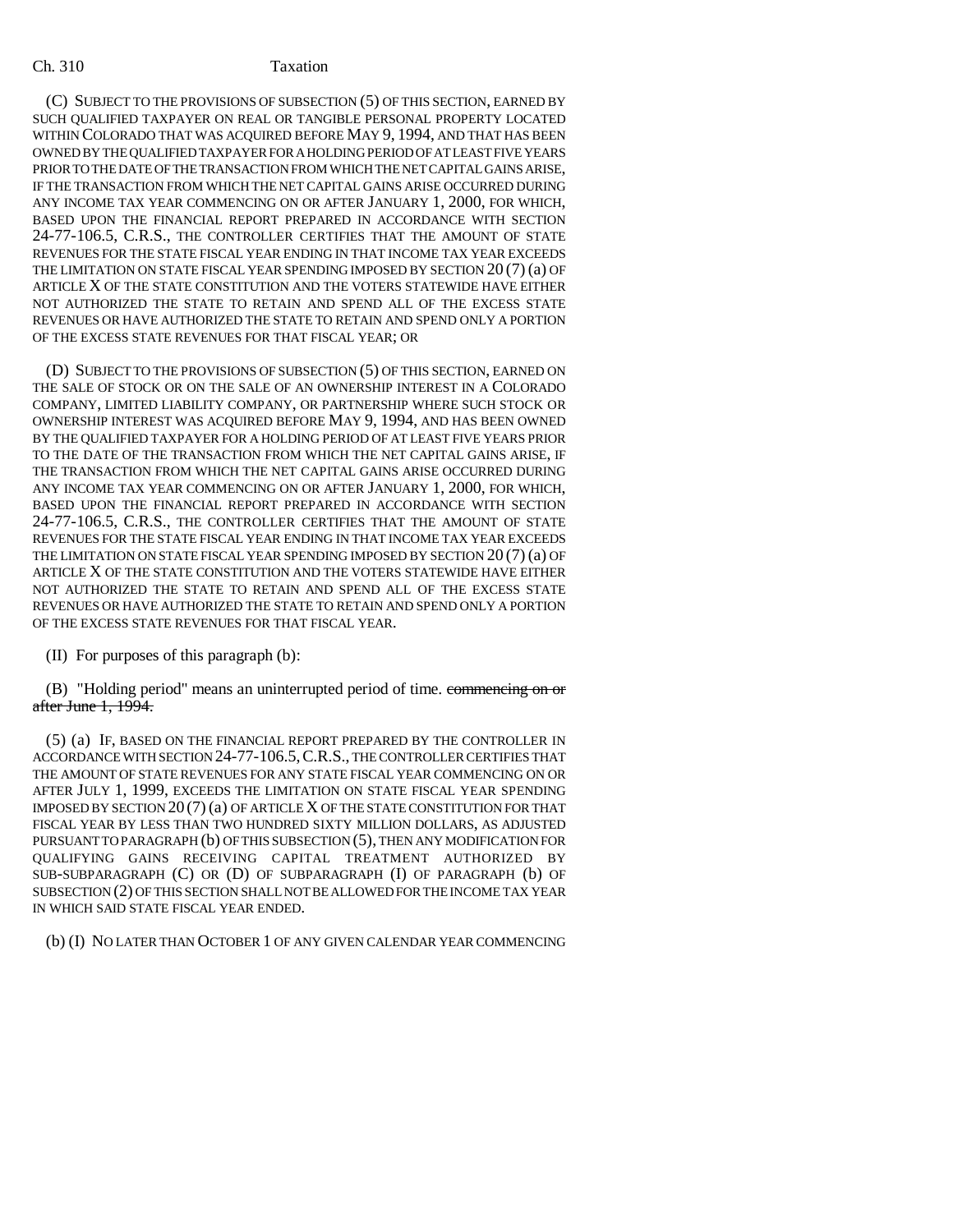Taxation Ch. 310

ON OR AFTER JANUARY 1, 2000, THE EXECUTIVE DIRECTOR OF THE DEPARTMENT OF REVENUE SHALL ANNUALLY ADJUST THE DOLLAR AMOUNT SPECIFIED IN PARAGRAPH (a) OF THIS SUBSECTION (5) TO REFLECT THE RATE OF GROWTH OF COLORADO PERSONAL INCOME FOR THE CALENDAR YEAR IMMEDIATELY PRECEDING THE CALENDAR YEAR IN WHICH SUCH ADJUSTMENT IS MADE. FOR PURPOSES OF THIS SUBPARAGRAPH (I),"THE RATE OF GROWTH OF COLORADO PERSONAL INCOME" MEANS THE PERCENTAGE CHANGE BETWEEN THE MOST RECENT PUBLISHED ANNUAL ESTIMATE OF TOTAL PERSONAL INCOME FOR COLORADO, AS DEFINED AND OFFICIALLY REPORTED BY THE BUREAU OF ECONOMIC ANALYSIS IN THE UNITED STATES DEPARTMENT OF COMMERCE FOR THE CALENDAR YEAR IMMEDIATELY PRECEDING THE CALENDAR YEAR IN WHICH THE ADJUSTMENT IS MADE AND THE MOST RECENT PUBLISHED ANNUAL ESTIMATE OF TOTAL PERSONAL INCOME FOR COLORADO, AS DEFINED AND OFFICIALLY REPORTED BY THE BUREAU OF ECONOMIC ANALYSIS IN THE UNITED STATES DEPARTMENT OF COMMERCE FOR THE CALENDAR YEAR PRIOR TO THE CALENDAR YEAR IMMEDIATELY PRECEDING THE CALENDAR YEAR IN WHICH THE ADJUSTMENT IS MADE.

(II) UPON CALCULATING THE ADJUSTMENT OF SAID DOLLAR AMOUNT IN ACCORDANCE WITH SUBPARAGRAPH (I) OF THIS PARAGRAPH (b), THE EXECUTIVE DIRECTOR SHALL NOTIFY IN WRITING THE EXECUTIVE COMMITTEE OF THE LEGISLATIVE COUNCIL CREATED PURSUANT TO SECTION 2-3-301 (1), C.R.S., OF THE ADJUSTED DOLLAR AMOUNT AND THE BASIS FOR THE ADJUSTMENT. SUCH WRITTEN NOTIFICATION SHALL BE GIVEN WITHIN FIVE WORKING DAYS AFTER SUCH CALCULATION IS COMPLETED, BUT SUCH WRITTEN NOTIFICATION SHALL BE GIVEN NO LATER THAN OCTOBER 1 OF THE CALENDAR YEAR.

(III) IT IS THE FUNCTION OF THE EXECUTIVE COMMITTEE TO REVIEW AND APPROVE OR DISAPPROVE SUCH ADJUSTMENT OF SAID DOLLAR AMOUNT WITHIN TWENTY DAYS AFTER RECEIPT OF SUCH WRITTEN NOTIFICATION FROM THE EXECUTIVE DIRECTOR. ANY ADJUSTMENT THAT IS NOT APPROVED OR DISAPPROVED BY THE EXECUTIVE COMMITTEE WITHIN SAID TWENTY DAYS SHALL BE AUTOMATICALLY APPROVED; EXCEPT THAT, IF WITHIN SAID TWENTY DAYS THE EXECUTIVE COMMITTEE SCHEDULES A HEARING ON SUCH ADJUSTMENT, SUCH AUTOMATIC APPROVAL SHALL NOT OCCUR UNLESS THE EXECUTIVE COMMITTEE DOES NOT APPROVE OR DISAPPROVE SUCH ADJUSTMENT AFTER THE CONCLUSION OF SUCH HEARING. ANY HEARING CONDUCTED BY THE EXECUTIVE COMMITTEE PURSUANT TO THIS SUBPARAGRAPH (III) SHALL BE CONCLUDED NO LATER THAN TWENTY-FIVE DAYS AFTER RECEIPT OF SUCH WRITTEN NOTIFICATION FROM THE EXECUTIVE DIRECTOR.

(IV) IF THE EXECUTIVE COMMITTEE DISAPPROVES ANY ADJUSTMENT OF SAID DOLLAR AMOUNT CALCULATED BY THE EXECUTIVE DIRECTOR PURSUANT TO THIS PARAGRAPH (b), THE EXECUTIVE COMMITTEE SHALL SPECIFY SUCH ADJUSTED DOLLAR AMOUNT TO BE UTILIZED BY THE EXECUTIVE DIRECTOR. ANY ADJUSTED DOLLAR AMOUNT SPECIFIED BY THE EXECUTIVE COMMITTEE PURSUANT TO THIS SUBPARAGRAPH (IV) SHALL BE CALCULATED IN ACCORDANCE WITH THE PROVISIONS OF SUBPARAGRAPH (I) OF THIS PARAGRAPH (b).

(V) FOR THE PURPOSE OF DETERMINING WHETHER ANY MODIFICATION FOR QUALIFYING GAINS RECEIVING CAPITAL TREATMENT AUTHORIZED BY SUB-SUBPARAGRAPH (C) OR (D) OF SUBPARAGRAPH (I) OF PARAGRAPH (b) OF SUBSECTION (2) OF THIS SECTION IS TO BE ALLOWED IN ANY GIVEN TAX YEAR, THE EXECUTIVE DIRECTOR SHALL NOT UTILIZE ANY ADJUSTED DOLLAR AMOUNT THAT HAS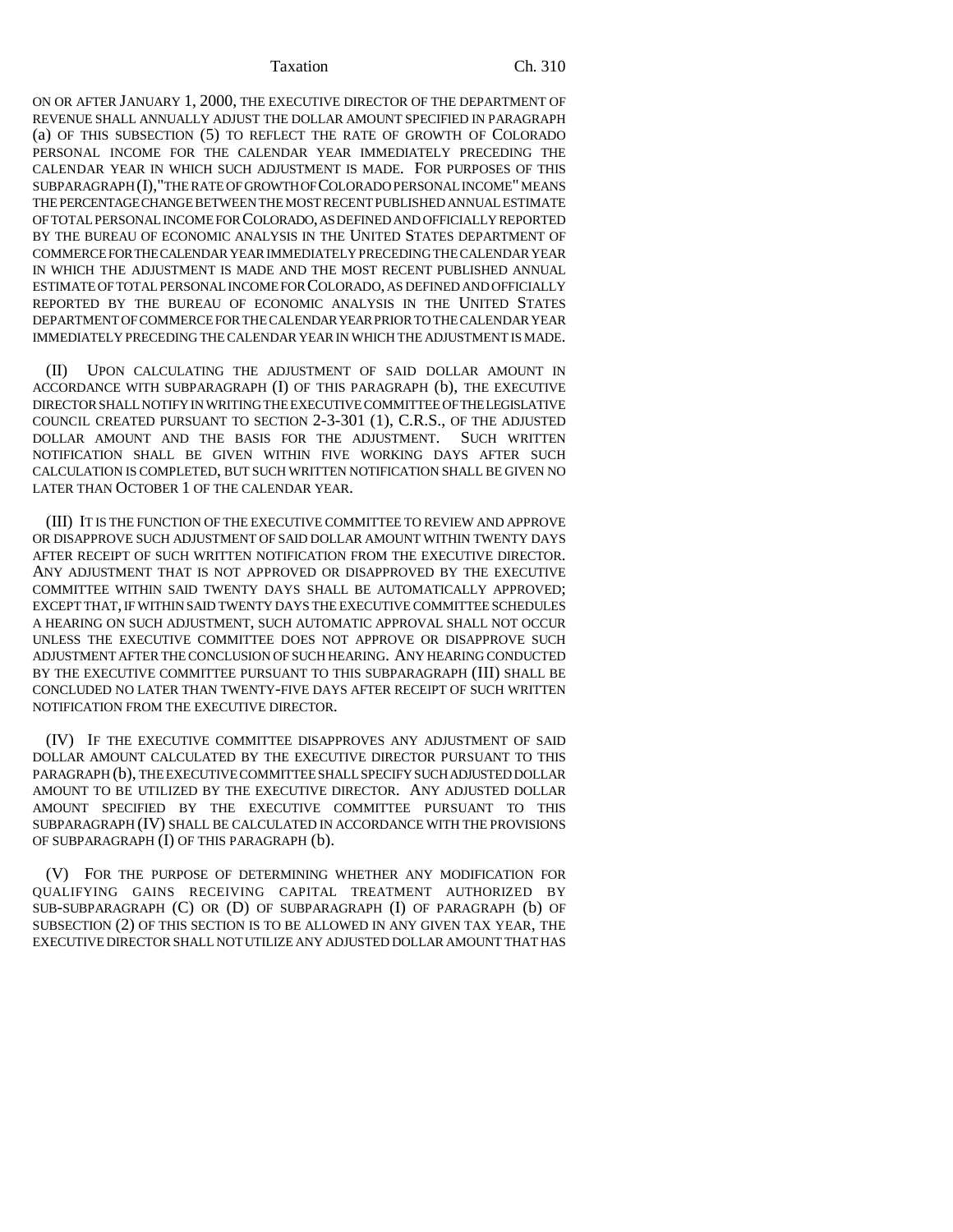## Ch. 310 Taxation

NOT BEEN APPROVED PURSUANT TO SUBPARAGRAPH (III) OF THIS PARAGRAPH (b) OR OTHERWISE SPECIFIED PURSUANT TO SUBPARAGRAPH (IV) OF THIS PARAGRAPH (b).

(VI) IF ONE OR MORE BALLOT QUESTIONS ARE SUBMITTED TO THE VOTERS AT A STATEWIDE ELECTION TO BE HELD IN NOVEMBER OF ANY CALENDAR YEAR COMMENCING ON OR AFTER JANUARY 1, 2000, THAT SEEK AUTHORIZATION FOR THE STATE TO RETAIN AND SPEND ALL OR ANY PORTION OF THE AMOUNT OF EXCESS REVENUES FOR THE STATE FISCAL YEAR ENDING DURING SAID CALENDAR YEAR, THE EXECUTIVE DIRECTOR SHALL NOT DETERMINE WHETHER ANY MODIFICATION FOR QUALIFYING GAINS RECEIVING CAPITAL TREATMENT AUTHORIZED BY SUB-SUBPARAGRAPH (C) OR (D) OF SUBPARAGRAPH (I) OF PARAGRAPH (b) OF SUBSECTION (2) OF THIS SECTION SHALL BE ALLOWED UNTIL THE IMPACT OF THE RESULTS OF SAID ELECTION ON THE AMOUNT OF THE EXCESS STATE REVENUES TO BE REFUNDED IS ASCERTAINED.

(6) ANY MODIFICATION FOR QUALIFYING GAINS RECEIVING CAPITAL TREATMENT ALLOWED PURSUANT TO SUB-SUBPARAGRAPH (C) OR (D) OF SUBPARAGRAPH (I) OF PARAGRAPH (b) OF SUBSECTION (2) OF THIS SECTION SHALL BE PUBLISHED IN RULES PROMULGATED BY THE EXECUTIVE DIRECTOR OF THE DEPARTMENT OF REVENUE IN ACCORDANCE WITH ARTICLE 4 OF TITLE 24, C.R.S., AND SHALL BE INCLUDED IN INCOME TAX FORMS FOR THAT TAXABLE YEAR.

(7) THE GENERAL ASSEMBLY FINDS AND DECLARES THAT THE TEMPORARY MODIFICATIONS FOR QUALIFYING GAINS RECEIVING CAPITAL TREATMENT ALLOWED BY SUB-SUBPARAGRAPHS (C) AND (D) OF SUBPARAGRAPH (I) OF PARAGRAPH (b) OF SUBSECTION (2) OF THIS SECTION ARE REASONABLE METHODS OF REFUNDING A PORTION OF THE EXCESS STATE REVENUES REQUIRED TO BE REFUNDED IN ACCORDANCE WITH SECTION 20 (7) (a) OF ARTICLE X OF THE STATE CONSTITUTION.

**SECTION 2.** 24-77-106.5, Colorado Revised Statutes, is amended to read:

**24-77-106.5. Annual financial report.** (1) (a) For each fiscal year, the controller shall prepare a financial report for the state for purposes of ascertaining compliance with the provisions of this article. Any financial report prepared pursuant to this section shall include, but shall not be limited to, state fiscal year spending, reserves, revenues, and debt. Such financial report shall be audited by the state auditor.

(b) BASED UPON THE FINANCIAL REPORT PREPARED IN ACCORDANCE WITH PARAGRAPH (a) OF THIS SUBSECTION (1) FOR ANY GIVEN FISCAL YEAR, THE CONTROLLER SHALL CERTIFY TO THE GOVERNOR, THE GENERAL ASSEMBLY, AND THE EXECUTIVE DIRECTOR OF THE DEPARTMENT OF REVENUE NO LATER THAN SEPTEMBER 1 FOLLOWING THE END OF A FISCAL YEAR THE AMOUNT OF STATE REVENUES IN EXCESS OF THE LIMITATION ON STATE FISCAL YEAR SPENDING IMPOSED BY SECTION 20 (7) (a) OF THE ARTICLE X OF THE STATE CONSTITUTION, IF ANY, FOR SUCH FISCAL YEAR.

(2) ANY FINANCIAL REPORT PREPARED AND CERTIFICATION OF STATE EXCESS REVENUES MADE PURSUANT TO SUBSECTION (1) OF THIS SECTION SHALL BE AUDITED BY THE STATE AUDITOR. NO LATER THAN SEPTEMBER 15 FOLLOWING THE CERTIFICATION MADE BY THE STATE CONTROLLER FOR ANY GIVEN FISCAL YEAR, THE STATE AUDITOR SHALL REPORT AND TRANSMIT TO THE GOVERNOR, THE GENERAL